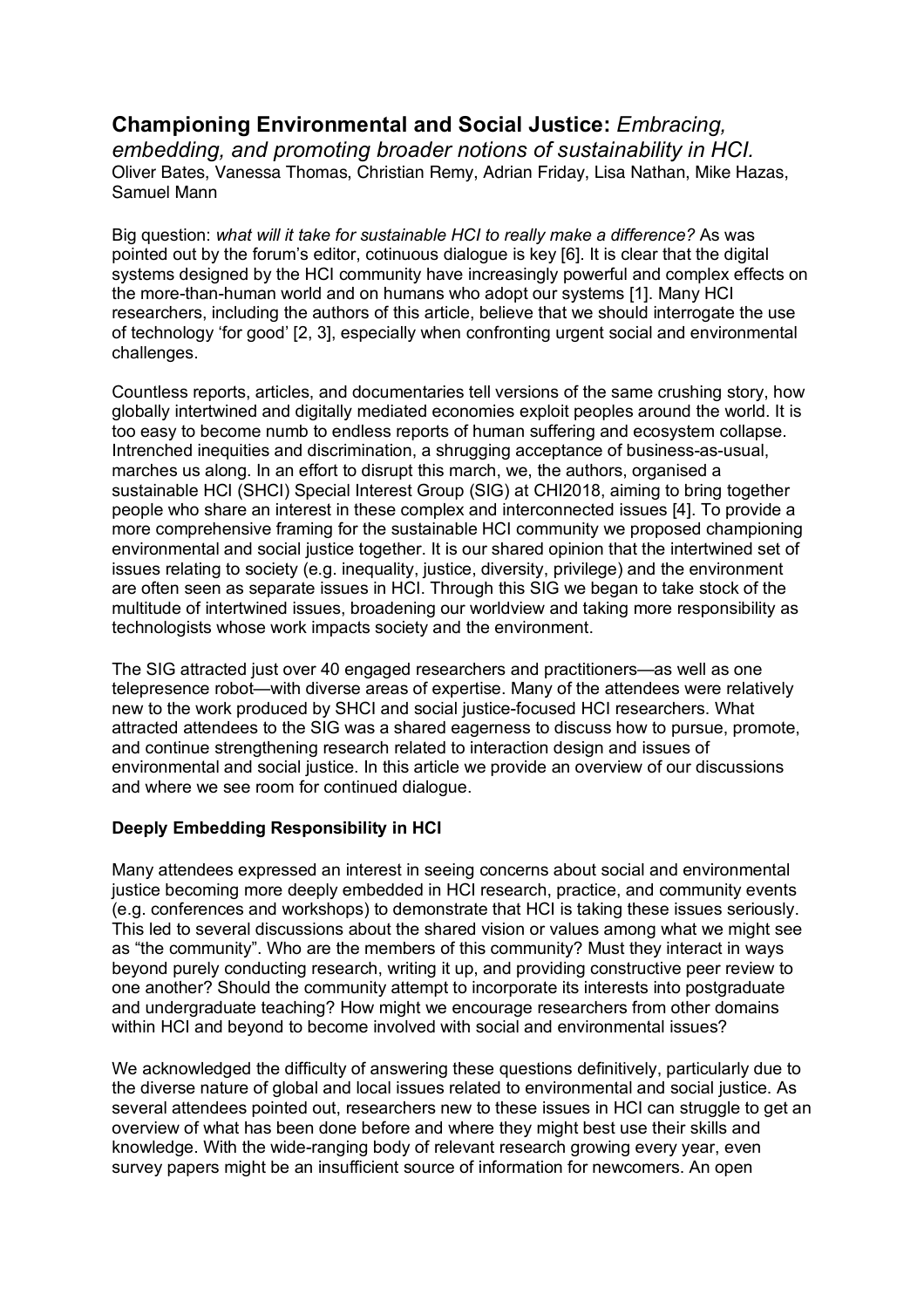challenge is how to appropriately bring new HCI researchers into this domain and make them part of the ongoing discussion.

An alternative way to incorporate newcomers might be through making environmental sustainability and social justice more core issues at the CHI conference itself. Building on a recent proposal by the ACM's *"Future of Computing Academy"*, which suggested that researchers could consider broader project impacts [5], we wondered: should every CHI paper contain a paragraph commenting on how the outcomes of the research might affect environmental and social justice? If so, how can we engage with the difficult challenge of evaluating these impacts? Additionally, we wondered if a frank but constructive criticism of companies producing digital devices and online services might be built into the student design competition in some way. And where are sustainability and social justice at the plenary/keynote level? It is hard to imagine more pressing issues confronting the HCI community!

#### **Walking the Walk**

Several participants expressed a concern that, if a community of environmental and social justice-oriented HCI researchers and practitioners were to become formalised, it should do more to expand its diversity and inclusion efforts. This raised many important questions about how to more deeply integrate justice into the roots of our community. For example, how can we make research and policy development related to environmental and social justice more visible across HCI? Do we require more top-down approaches advocating sustainability as "responsible innovation" and "social responsibility" within SIGCHI and ACM? Attendees proposed and discussed the potential for a group of environmental or social justice "ambassadors" to help address these systemic issues.

Environmental or social ambassadors might be able to support knowledge sharing and agenda setting within SIGCHI and the ACM, thereby promoting sustainability and supporting the growth of a diverse community. Some responsibilities for the ambassadors might include broadening the range of inclusive social events during conferences, highlighting the unsustainability of food waste at conferences, building stronger bonds with like-minded communities (e.g. HCI4D, feminist HCI, civic design, third sector HCI), and speaking directly to future conference organisers about centering environmental and social justice issues during keynotes to set a meaningful precedent. These ambassadors may also help the community-at-large advocate for installing a sustainability adjunct chair on various conference steering committees.

#### **The Privilege to Pursue Activist Research**

Numerous SIG attendees expressed a concern about the real and perceived risks of pursuing the kind of long-term research projects needed to address environmental and social justice issues. Not all researchers are currently privileged enough to pursue this sort of research, either due to their career stage or precarious work arrangement (e.g. short term contracts, restrictive funding structures, potential visa issues). On the other hand, short-term projects also carry risks, particularly when relationships and trust are critical for success. Many attendees agreed that a supportive research community with engaged senior academics and the aforementioned community ambassadors—especially if those ambassadors were to be involved with the ACM—might help address these issues.

#### **Engagement Beyond the CHI Conference**

SIGs offer an opportunity to meet like-minded researchers and discuss future collaborations. Many of our SIG's attendees shared a general feeling that they were amidst a passionate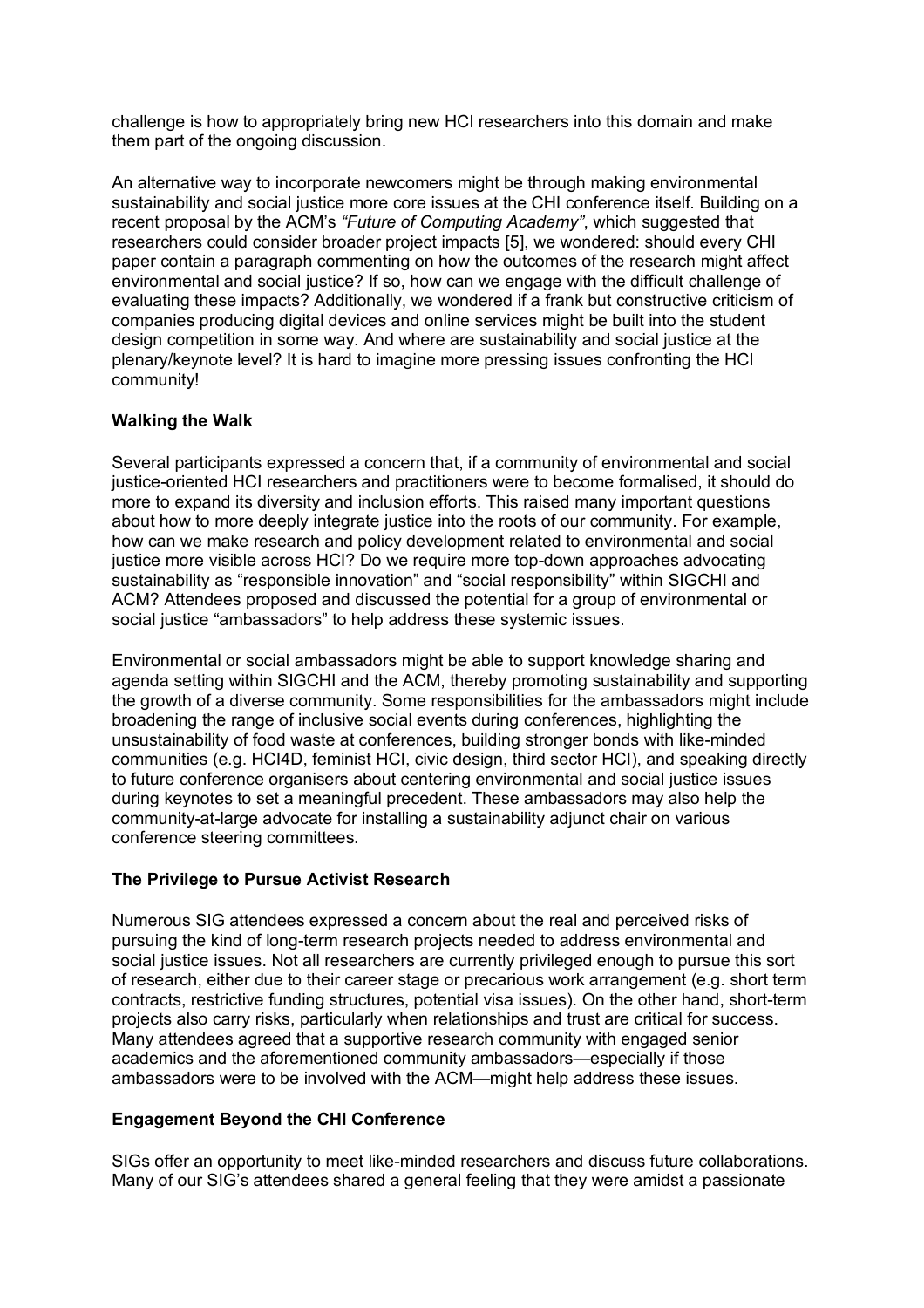group, and that they were perhaps missing out on opportunities to support one another due to rather loose affiliation and organisation, both within the context of CHI and beyond. We wondered about a number of possible improvements: at a very basic level, some community resources or some sort of digital space in which to spark discussions about potential collaborative projects and grant applications, identify our gaps, share our research, and establish our identities—beyond the existing mailing lists and static resources—could help. This could broker access to established experts that one might consult (e.g. related to ecofeedback, transport, food, charities, life cycle assessment), a list of alternative venues for publication (e.g. ACM Computing within Limits (LIMITS), ICT for Sustainability (ICT4S) and ACM Computing and Sustainable Societies (CompaSS), which are wonderful events for meeting new people and trying out new ideas).

#### **Reflecting on Next Steps**

There are so many exciting opportunities to pursue and next steps that we could take if we want to more directly orient HCI towards environmental and social justice. If our SIG demonstrated anything, it was that a broad group of HCI researchers have the energy for and an interest in tackling the interwoven issues of social and environmental justice. To support this energy and promote broader notions of sustainability we call on the SHCI community to support a more holistic approach where a set of shared values and ethics are recognized as central to SHCI's vision. We believe that forging the community in such a way is essential for more directly orienting HCI towards environmental and social justice.

We were thrilled to hear our SIG attendees calling for more visibility of existing environmental and social justice research and projects; SIGCHI to improve its representation of these issues; and increased action and activism that can support the energy and enthusiasm of attendees. We agreed with and intend to support action towards achieving these calls. What we also heard from attendees was that there is a significant number of HCI researchers interested in social and environmental justice. In the coming years, we intend to encourage, establish, and support a number of champions within HCI and SIGCHI who can push for environmental and social justice at different levels in our organisations and communities, from different directions and at different paces.

Whilst there is value in transforming SIGCHI and the ACM at the top to help establish the institutional legitimacy of our concerns and influence the direction of interaction design, we believe the SHCI community could focus its efforts on numerous other avenues. We could expand the reach and power of our community if we actively talk about environmental and social justice in our research, twitter feeds, and conversations—with policymakers, our peers, and members of the public.

In order to help HCI evolve in the future in order engage in challenges, and transform sustainability issues relating to climate change, environment and resource consumption we must more deeply consider issues where the digital technology, energy and the environment are implicated in issues of injustice, inequity and discrimination.

How can we be more active in this space? We can choose to include a few paragraphs in our CHI papers commenting on how our research might affect environmental and social issues, and we can bring these issues up when presenting our work in public. We can have a conversation with our students and advisees, or bring up these issues during project meetings and workshops. The opportunities to more directly orient HCI towards environmental and social justice are varied, and we believe they shouldn't be restricted to SIGCHI or any single ACM-sponsored conference. Environmental and social justice can and should be ingrained in *every* interaction design project. There is no single "right" way to